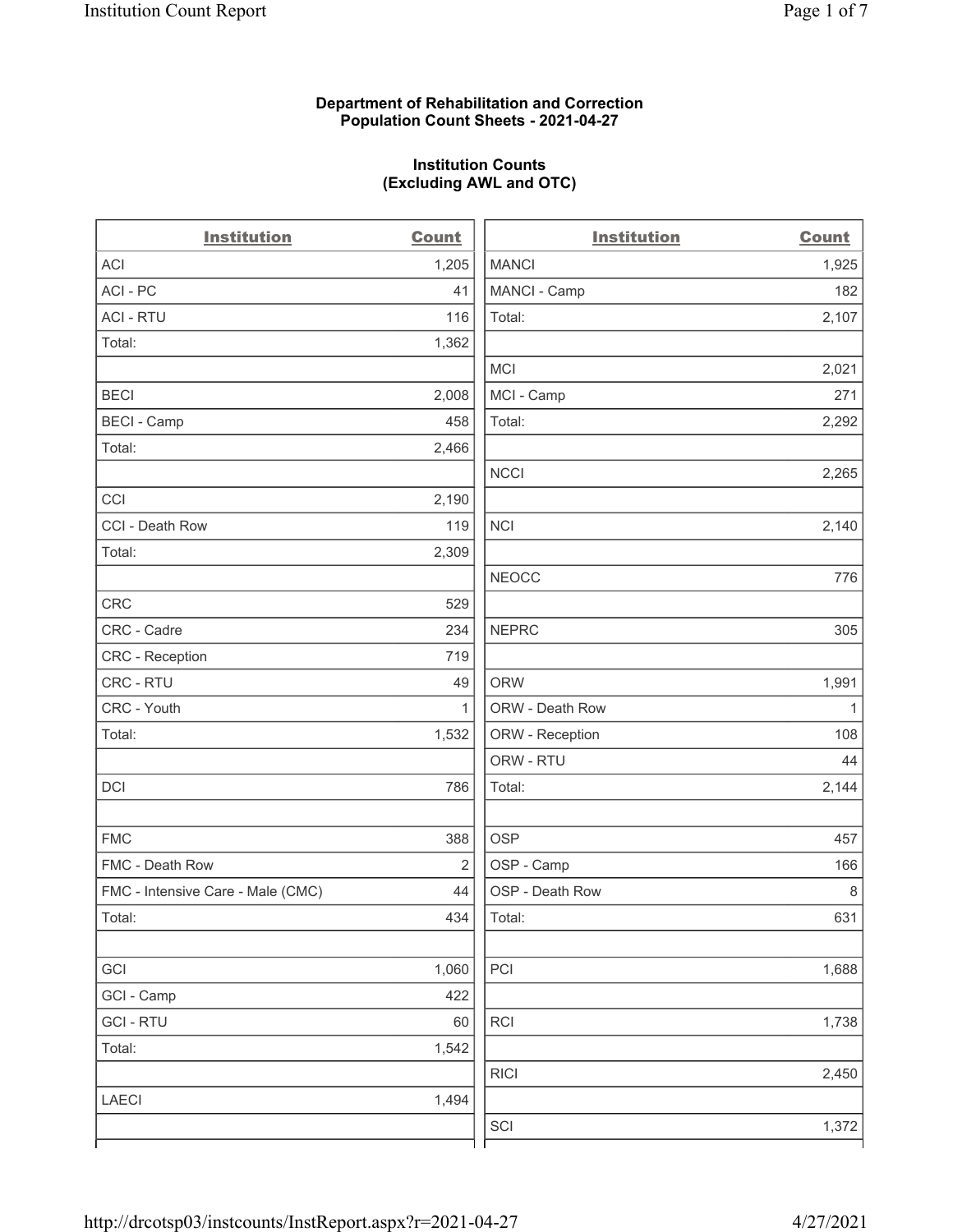| <b>WCI-RTU</b><br>28<br>1,162<br>Total: |
|-----------------------------------------|
|                                         |
|                                         |
|                                         |
| 2,060<br><b>WCI</b><br>1,134            |
| 1,184                                   |
| 876<br>Total:<br>778                    |
| TOCI - PC<br>133                        |
| 1,065<br><b>TOCI</b><br>645             |
| 25                                      |
| Total:<br>1,223<br>240                  |
| TCI - Camp<br>800<br>305                |
| <b>TCI</b><br>918                       |
| 2,057                                   |
| 1,176<br>Total:                         |
| SOCF - RTU<br>1,743<br>2                |
| <b>SOCF</b><br>1,174<br>158             |
| 1,585                                   |
|                                         |

\* The Total Population includes 30 Offenders with Reason Codes 30 & 31. \*\* The Total Population includes 33 Offenders with Reason Code 0A.

## Male Population by Security Level (Include AWL and Exclude OTC)

| <b>Security Level</b>  |                   | <b>Body</b> | <b>AWL</b> | $(-OTC)$ | <b>Total</b> |
|------------------------|-------------------|-------------|------------|----------|--------------|
| <b>Total Level E</b>   |                   | 920         | 6          | 5        | 921          |
| Total Level 4          |                   | 1,271       | 4          | 2        | 1,273        |
| Total Level 3          |                   | 9,386       | 93         | 83       | 9,396        |
| Total Level 2          |                   | 14,699      | 118        | 81       | 14,736       |
| Total Level 1          |                   | 13,375      | 91         | 56       | 13,410       |
| <b>Total Death Row</b> |                   | 133         | 0          | 0        | 133          |
|                        | <b>Total Male</b> | 39,784      | 312        | 227      | 39,869       |

#### Female Population by Institution (Include AWL and Exclude OTC)

| <b>Institution</b> | <b>Body</b> | <b>AWL</b> | $(-OTC)$ | <b>Total</b> |
|--------------------|-------------|------------|----------|--------------|
| DCI                | 785         |            |          | 786          |
| <b>FMC</b>         | 9           |            |          |              |
| <b>NEPRC</b>       | 305         |            |          | 305          |
| <b>ORW</b>         | 1,991       | 19         | 13       | 1,997        |
| ORW - Death Row    |             |            | U        |              |
|                    |             |            |          |              |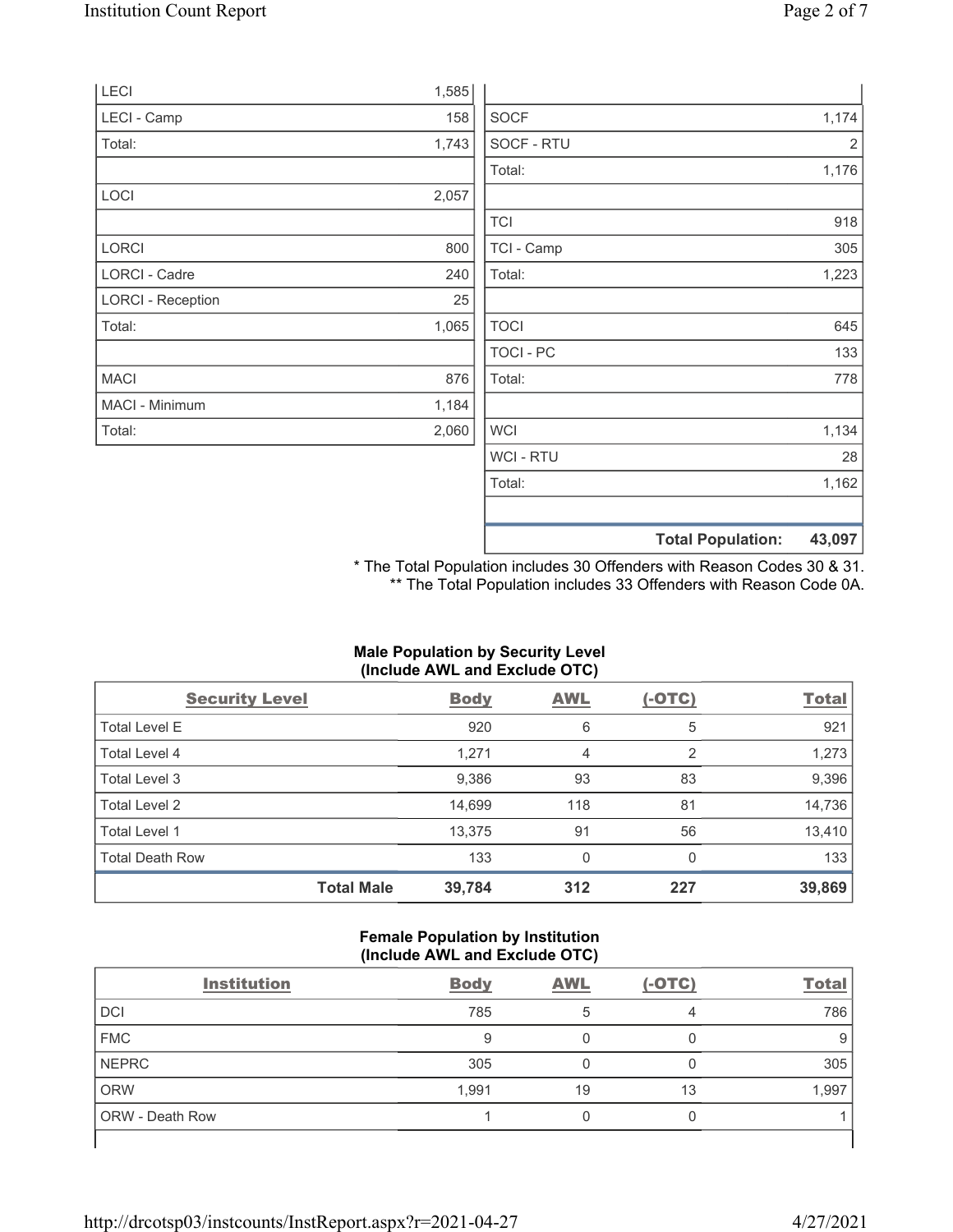| <b>ORW</b> - Reception |                          | 108    |     |     | 108 <sup>1</sup> |
|------------------------|--------------------------|--------|-----|-----|------------------|
| ORW - RTU              |                          | 44     |     |     | 44               |
|                        | <b>Total Female</b>      | 3.243  | 24  |     | 3,250            |
|                        |                          |        |     |     |                  |
|                        | <b>Total Population:</b> | 43.027 | 336 | 244 | 43,119           |

### Male Population by Institution: Security Level 5 and E (Include AWL and Exclude OTC)

| <b>Institution</b>   |                | <b>AWL</b>          | $(-OTC)$            | <b>Total</b>   |
|----------------------|----------------|---------------------|---------------------|----------------|
|                      | <b>Body</b>    |                     |                     |                |
| CCI                  | 1              | $\mathsf{O}\xspace$ | $\mathsf{O}\xspace$ | 1              |
| CRC - RTU            | $6\phantom{1}$ | $\mathbf 0$         | $\boldsymbol{0}$    | $\,6$          |
| ${\sf FMC}$          | 1              | $\mathbf 0$         | $\mathbf 0$         | 1              |
| LAECI                | $\mathfrak{S}$ | $\mathbf 0$         | $\boldsymbol{0}$    | 3              |
| LECI                 | $10$           | $\mathbf 0$         | 0                   | $10$           |
| LORCI                | 1              | $\mathbf 0$         | $\mathsf{O}\xspace$ | $\mathbf{1}$   |
| <b>MACI</b>          | 16             | $\mathbf{1}$        | 1                   | 16             |
| <b>MANCI</b>         | 20             | $\mathbf 0$         | $\boldsymbol{0}$    | 20             |
| <b>NEOCC</b>         | 1              | $\mathbf 0$         | $\mathsf{O}\xspace$ | $\mathbf{1}$   |
| OSP                  | 196            | $\mathbf{1}$        | 1                   | 196            |
| RCI                  | 12             | $\mathbf 0$         | 0                   | 12             |
| <b>RICI</b>          | 1              | $\mathbf 0$         | $\mathsf{O}\xspace$ | $\mathbf{1}$   |
| <b>SOCF</b>          | 530            | 4                   | $\sqrt{3}$          | 531            |
| <b>TCI</b>           | 3              | $\mathbf 0$         | $\mathsf{O}\xspace$ | 3              |
| <b>TOCI</b>          | 108            | $\mathbf 0$         | $\mathsf{O}\xspace$ | 108            |
| TOCI - PC            | $\overline{4}$ | $\mathbf 0$         | $\,0\,$             | $\overline{4}$ |
| <b>WCI</b>           | $\overline{4}$ | $\mathsf{O}\xspace$ | $\mathsf{O}\xspace$ | $\overline{4}$ |
| WCI - RTU            | 3              | $\mathbf 0$         | $\boldsymbol{0}$    | 3              |
| <b>Total Level 5</b> | 920            | $6\phantom{1}6$     | 5                   | 921            |

# Male Population by Institution: Security Level 4 (Include AWL and Exclude OTC)

| <b>Body</b> | <b>AWL</b> | $(-OTC)$ | <b>Total</b> |
|-------------|------------|----------|--------------|
| 6           |            |          |              |
|             |            |          |              |
|             |            |          |              |
| 10          |            |          | 10           |
|             |            |          |              |
|             |            |          |              |
|             |            |          |              |
|             |            |          |              |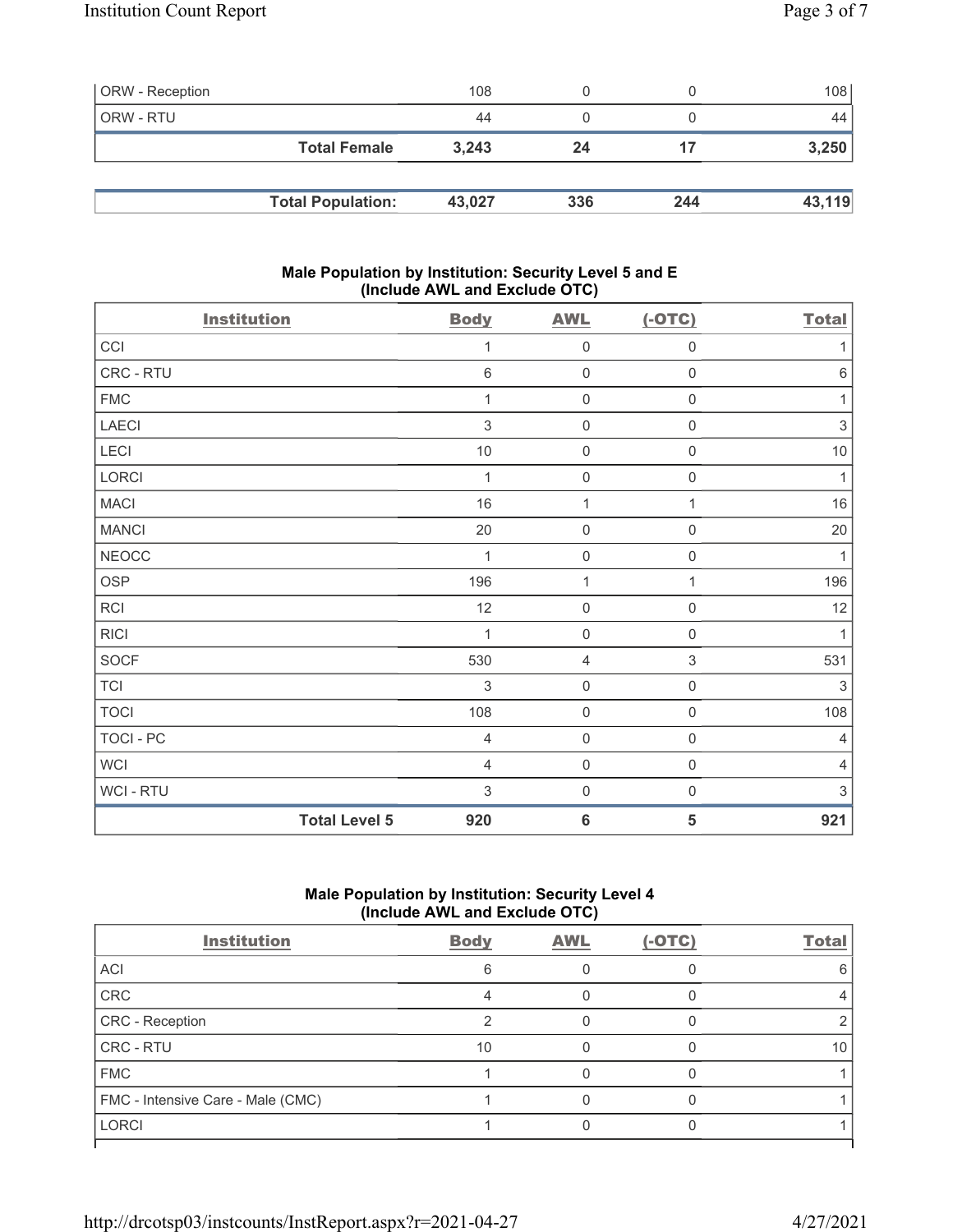| LORCI - Cadre            |                |          |   |       |
|--------------------------|----------------|----------|---|-------|
| <b>LORCI - Reception</b> |                | 0        |   |       |
| <b>MACI</b>              | 13             | 0        |   | 13    |
| <b>OSP</b>               | 204            |          |   | 204   |
| <b>SOCF</b>              | 526            | 3        | 2 | 527   |
| SOCF - RTU               | $\overline{2}$ | 0        |   | 2     |
| <b>TOCI</b>              | 480            |          |   | 481   |
| <b>TOCI - PC</b>         | 11             | $\Omega$ | 0 | 11    |
| <b>WCI</b>               |                | 0        |   |       |
| WCI - RTU                |                | 0        |   |       |
| <b>Total Level 4</b>     | 1,271          | 4        |   | 1,273 |

## Male Population by Institution: Security Level 3 (Include AWL and Exclude OTC)

| <b>Institution</b>                | <b>Body</b>    | <b>AWL</b>          | $(-OTC)$            | <b>Total</b>   |
|-----------------------------------|----------------|---------------------|---------------------|----------------|
| <b>ACI</b>                        | 13             | $\mathbf 0$         | $\mathsf 0$         | 13             |
| ACI-PC                            | $6\phantom{a}$ | $\mathbf 0$         | $\mathbf 0$         | $\,6\,$        |
| <b>BECI</b>                       | 5              | $\mathbf 0$         | $\mathsf{O}\xspace$ | $\sqrt{5}$     |
| CCI                               | 13             | $\mathbf 0$         | $\mathsf 0$         | 13             |
| <b>CRC</b>                        | 388            | $\overline{7}$      | $\overline{7}$      | 388            |
| CRC - Cadre                       | $6\,$          | $\mathbf 0$         | $\mathbf 0$         | $6\,$          |
| CRC - Reception                   | 606            | 13                  | 11                  | 608            |
| CRC - RTU                         | 32             | $\mathbf 0$         | $\mathsf{O}\xspace$ | 32             |
| <b>FMC</b>                        | $\overline{4}$ | $\mathbf 0$         | $\mathsf 0$         | $\overline{4}$ |
| FMC - Intensive Care - Male (CMC) | $\overline{2}$ | $\mathbf 0$         | $\mathsf{O}\xspace$ | $\sqrt{2}$     |
| GCI                               | 3              | $\mathsf{O}\xspace$ | $\mathsf 0$         | $\sqrt{3}$     |
| <b>LAECI</b>                      | 15             | 1                   | $\mathbf{1}$        | 15             |
| LECI                              | 1,260          | $\overline{4}$      | $\mathsf 0$         | 1,264          |
| LOCI                              | $\overline{7}$ | $\mathbf 0$         | $\mathsf{O}\xspace$ | $\overline{7}$ |
| LORCI                             | 381            | 30                  | 30                  | 381            |
| <b>LORCI - Cadre</b>              | 100            | $\mathsf{O}$        | $\mathsf{O}\xspace$ | 100            |
| <b>LORCI - Reception</b>          | 11             | $\overline{1}$      | $\mathbf 1$         | 11             |
| <b>MACI</b>                       | 717            | $\overline{4}$      | $\overline{4}$      | 717            |
| <b>MANCI</b>                      | 1,581          | 16                  | 14                  | 1,583          |
| <b>MCI</b>                        | 19             | $\mathsf{O}\xspace$ | $\mathsf 0$         | 19             |
| <b>NCCI</b>                       | 44             | $\mathbf 0$         | $\mathsf{O}\xspace$ | 44             |
| NCI                               | $\overline{4}$ | $\mathbf 0$         | $\mathsf{O}\xspace$ | $\overline{4}$ |
| <b>NEOCC</b>                      | 612            | $\mathbf{1}$        | $\mathbf{1}$        | 612            |
| <b>OSP</b>                        | 17             | $\mathsf{O}\xspace$ | $\mathsf{O}\xspace$ | 17             |
| PCI                               | 41             | $\mathbf{1}$        | $\mathbf 1$         | 41             |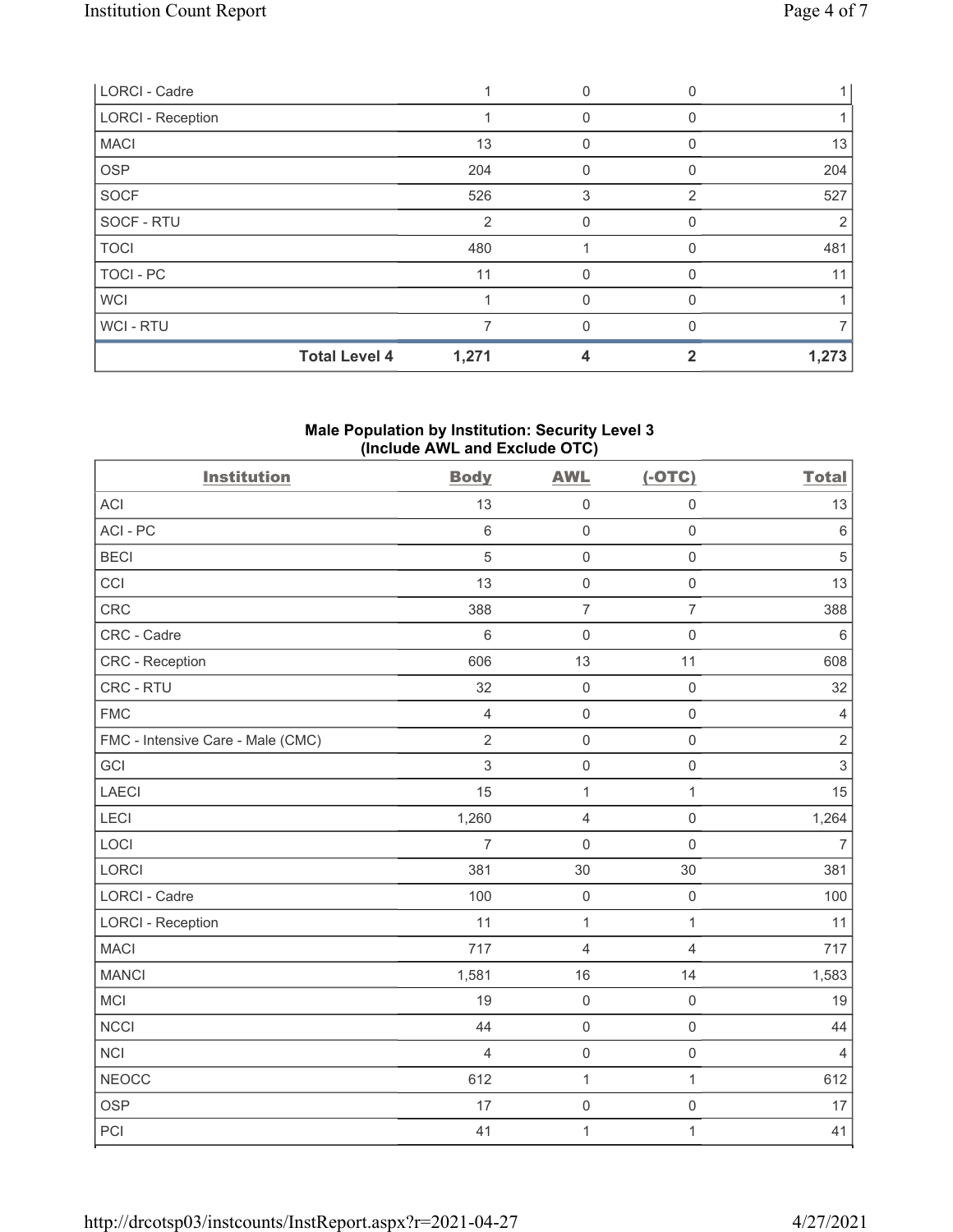|             | <b>Total Level 3</b> | 9,386 | 93          | 83       | 9,396 |
|-------------|----------------------|-------|-------------|----------|-------|
| WCI - RTU   |                      | 14    | 0           |          | 14    |
| <b>WCI</b>  |                      | 988   | 6           | 6        | 988   |
| TOCI - PC   |                      | 57    | 0           |          | 57    |
| <b>TOCI</b> |                      | 41    | 0           | $\Omega$ | 41    |
| TCI - Camp  |                      |       | $\mathbf 0$ | 0        |       |
| <b>TCI</b>  |                      | 783   |             |          | 783   |
| SOCF        |                      | 117   |             | $\Omega$ | 118   |
| SCI         |                      | 21    | 0           |          | 21    |
| <b>RICI</b> |                      | 20    | 0           | 0        | 20    |
| <b>RCI</b>  |                      | 1,457 | 7           | 6        | 1,458 |

### Male Population by Institution: Security Level 2 (Include AWL and Exclude OTC)

| <b>Institution</b>                | <b>Body</b>  | <b>AWL</b>                | $(-OTC)$            | <b>Total</b> |
|-----------------------------------|--------------|---------------------------|---------------------|--------------|
| <b>ACI</b>                        | 690          | $\overline{2}$            | $\mathsf 0$         | 692          |
| ACI-PC                            | 25           | $\mathbf 0$               | $\mathsf{O}\xspace$ | 25           |
| <b>ACI - RTU</b>                  | 90           | $\mathbf 0$               | $\mathsf 0$         | 90           |
| <b>BECI</b>                       | 1,292        | 11                        | $\,6\,$             | 1,297        |
| CCI                               | 1,648        | $\overline{7}$            | $\,6\,$             | 1,649        |
| CRC                               | 49           | $\ensuremath{\mathsf{3}}$ | $\,$ 3 $\,$         | 49           |
| CRC - Cadre                       | 211          | $\mathsf{O}$              | $\mathsf{O}\xspace$ | 211          |
| CRC - Reception                   | 50           | $\overline{4}$            | $\overline{4}$      | 50           |
| CRC - RTU                         | $\mathbf{1}$ | $\mathbf 0$               | $\mathsf{O}\xspace$ | $\mathbf{1}$ |
| CRC - Youth                       | $\mathbf{1}$ | $\mathbf 0$               | $\mathsf{O}\xspace$ | $\mathbf{1}$ |
| DCI                               | $\mathbf{1}$ | $\mathsf{O}\xspace$       | $\mathsf 0$         | $\mathbf{1}$ |
| <b>FMC</b>                        | 18           | $\mathbf{1}$              | $\mathsf 0$         | 19           |
| FMC - Intensive Care - Male (CMC) | 12           | $\mathsf{O}\xspace$       | $\mathsf 0$         | 12           |
| GCI                               | 489          | $\,6\,$                   | $\overline{4}$      | 491          |
| <b>GCI-RTU</b>                    | 51           | $\mathbf 0$               | $\mathsf 0$         | 51           |
| LAECI                             | 842          | 12                        | 11                  | 843          |
| LECI                              | 313          | $\overline{4}$            | $\mathfrak{S}$      | 314          |
| LOCI                              | 1,098        | $\overline{4}$            | $\mathbf{1}$        | 1,101        |
| <b>LORCI</b>                      | 167          | 10                        | 10                  | 167          |
| <b>LORCI - Cadre</b>              | 105          | $\mathsf{O}\xspace$       | $\mathbf 0$         | 105          |
| <b>LORCI - Reception</b>          | 5            | $\mathsf{O}$              | $\mathsf{O}\xspace$ | $\,$ 5 $\,$  |
| <b>MACI</b>                       | 130          | $\mathbf 0$               | $\mathsf 0$         | 130          |
| <b>MANCI</b>                      | 311          | $\sqrt{3}$                | $\overline{2}$      | 312          |
| <b>MCI</b>                        | 1,330        | 10                        | $\overline{7}$      | 1,333        |
| <b>NCCI</b>                       | 769          | $\,6\,$                   | $\mathbf 5$         | 770          |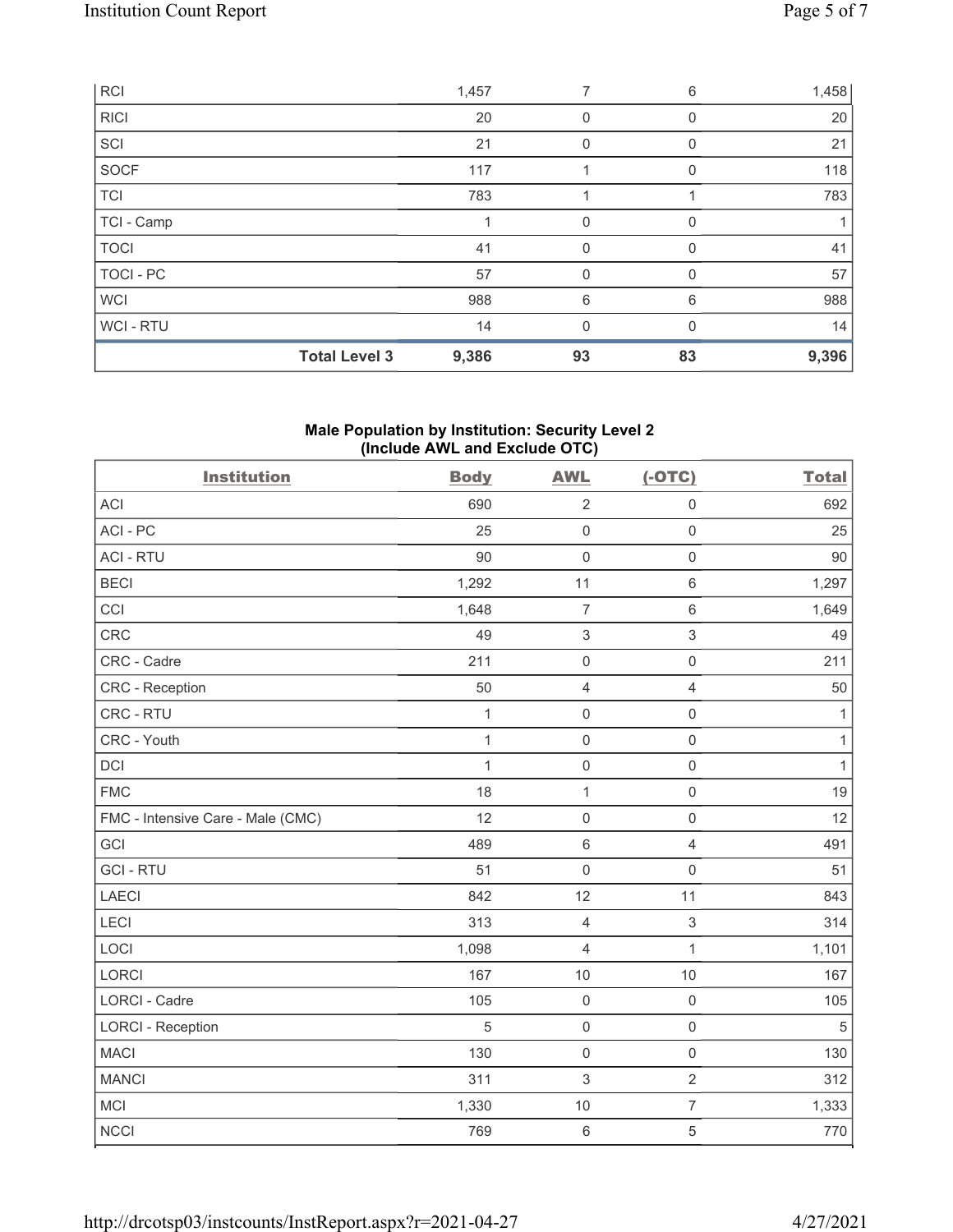|                  | <b>Total Level 2</b> | 14,699 | 118         | 81       | 14,736 |
|------------------|----------------------|--------|-------------|----------|--------|
| <b>WCI</b>       |                      | 141    | 1           | $\Omega$ | 142    |
| <b>TOCI - PC</b> |                      | 61     | $\mathbf 0$ | 0        | 61     |
| <b>TOCI</b>      |                      | 16     | $\mathbf 0$ | 0        | 16     |
| <b>TCI</b>       |                      | 97     | 0           | $\Omega$ | 97     |
| <b>SOCF</b>      |                      | 1      | $\mathbf 0$ | 0        |        |
| SCI              |                      | 873    | 9           | 4        | 878    |
| <b>RICI</b>      |                      | 1,408  | 9           | 7        | 1,410  |
| <b>RCI</b>       |                      | 269    | 0           | 0        | 269    |
| PCI              |                      | 794    | 8           | 3        | 799    |
| <b>NEOCC</b>     |                      | 163    | 1           | 0        | 164    |
| <b>NCI</b>       |                      | 1,178  | 7           | 5        | 1,180  |

#### Male Population by Institution: Security Level 1 (Include AWL and Exclude OTC)

| <b>Institution</b>                | <b>Body</b>    | <b>AWL</b>          | $(-OTC)$            | <b>Total</b>   |
|-----------------------------------|----------------|---------------------|---------------------|----------------|
| ACI                               | 496            | $\sqrt{2}$          | $\overline{2}$      | 496            |
| ACI-PC                            | 10             | $\mathsf{O}\xspace$ | $\mathsf 0$         | 10             |
| <b>ACI - RTU</b>                  | 26             | $\mathbf{1}$        | $\mathbf 0$         | 27             |
| <b>BECI</b>                       | 710            | $\sqrt{5}$          | $\sqrt{5}$          | 710            |
| <b>BECI - Camp</b>                | 457            | $\mathsf{O}\xspace$ | $\mathsf{O}\xspace$ | 457            |
| CCI                               | 527            | $\sqrt{2}$          | $\mathbf{1}$        | 528            |
| <b>CRC</b>                        | 30             | $\overline{2}$      | $\overline{2}$      | 30             |
| CRC - Cadre                       | 17             | $\mathsf{O}\xspace$ | $\mathsf 0$         | 17             |
| <b>CRC</b> - Reception            | 56             | 5                   | $\overline{2}$      | 59             |
| <b>FMC</b>                        | 355            | $\boldsymbol{9}$    | 3                   | 361            |
| FMC - Intensive Care - Male (CMC) | 29             | $\mathbf 0$         | $\mathsf{O}\xspace$ | 29             |
| GCI                               | 568            | $\overline{4}$      | 3                   | 569            |
| GCI - Camp                        | 422            | $\mathbf 0$         | $\mathsf{O}\xspace$ | 422            |
| <b>GCI-RTU</b>                    | 9              | $\mathbf 0$         | $\mathsf{O}\xspace$ | $9\,$          |
| <b>LAECI</b>                      | 633            | $\,8\,$             | 8                   | 633            |
| <b>LECI</b>                       | $\overline{2}$ | $\mathbf 0$         | $\mathsf{O}\xspace$ | $\overline{2}$ |
| LECI - Camp                       | 158            | $\mathbf 0$         | $\mathbf 0$         | 158            |
| LOCI                              | 952            | $\overline{2}$      | $\mathbf{1}$        | 953            |
| <b>LORCI</b>                      | 250            | $\sqrt{3}$          | $\overline{2}$      | 251            |
| <b>LORCI - Cadre</b>              | 34             | $\mathbf 0$         | $\mathsf{O}\xspace$ | 34             |
| <b>LORCI - Reception</b>          | 8              | $\mathbf 0$         | $\mathbf 0$         | 8              |
| MACI - Minimum                    | 1,184          | $\,8\,$             | $\,6\,$             | 1,186          |
| <b>MANCI</b>                      | 13             | $\mathsf{O}\xspace$ | $\mathsf{O}\xspace$ | 13             |
| MANCI - Camp                      | 182            | $\mathsf{O}\xspace$ | $\mathsf{O}\xspace$ | 182            |